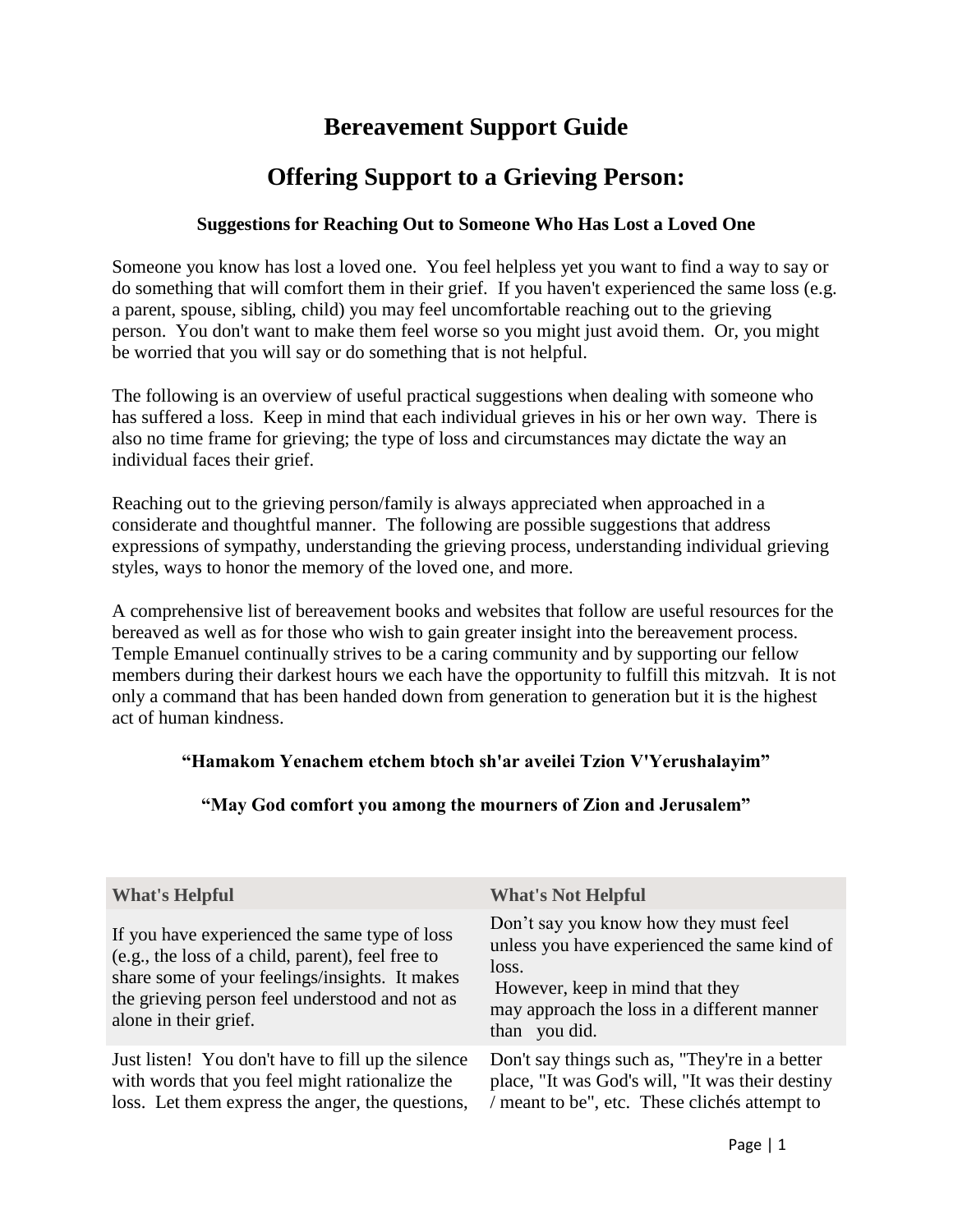the pain, the disbelief, and the guilt they may be experiencing. Understand that the bereaved often have a need to talk about their loved one and the circumstances of the death over and over again. It may be helpful to encourage them to talk by asking a gentle question such as, "Can you tell me about it?"

Being there and offering a hug, touch, a simple "I'm so sorry" are ways to provide support and comfort to the grieving person.

Stay focused on the person who died and their story. That is what is meaningful/relevant to the grieving person/family.

Be supportive of how the person grieves. Each individual grieves in his or her own way-with their own grieving style. There is no standard "textbook" way to grieve. Some people are closed off and private while someone else might be very expressive and emotional. Be patient, understanding and respectful.

There is no standard timetable for how long a person grieves. Depending on the type of loss, recovery may take years (or at least much longer than anyone expects it to take). Be patient and supportive. Understand that grief work takes a lot of time as well as emotional and physical energy.

#### **What's Helpful What's Not Helpful**

minimize or explain the death. The death may raise serious questions about God's role in this event for the bereaved. Do not presume to offer answers. It may not reflect what the grieving person is feeling at the moment. It's not our place to make a judgment about the death.

Don't try to find just the right words that will take away the pain. Especially when the loss is new, nothing you say (or do) will lessen their pain. Your discomfort about what to say should be secondary to the mourner's grief.

Don't tell your own war stories about the cause of death. "I know someone whose sister died the same way..."

Don't be judgmental about how the grieving person conducts themselves after the loss. They may choose to grieve in ways that you might not. Also, unless you have experienced the same type of loss, you really don't know how you would react. Avoid judgments of any kind. "You should . . ." or "You shouldn't . . ." may not be appropriate or helpful. Decisions and behaviors related to displaying or removing photographs, reliving the death, idealizing the loved one, or expressing anger, depression, or guilt may appear extreme in many cases. These behavior patterns are normal, particularly in the first years following the person's death.

Don't place your own timeframe on a grieving person's healing process. Don't say "it's time to get on with your life" or "it's been such a long time...". Don't assume they've moved past their grief despite outward appearances months or even more than a year later. Often, they are numb for a long time afterward. It takes a very long time to process the loss. As friends and neighbors move on with their own lives after the initial period following the loss, some mistake the grieving person's attempts to regain a sense of normalcy as evidence that they, too, are moving on. However, this is far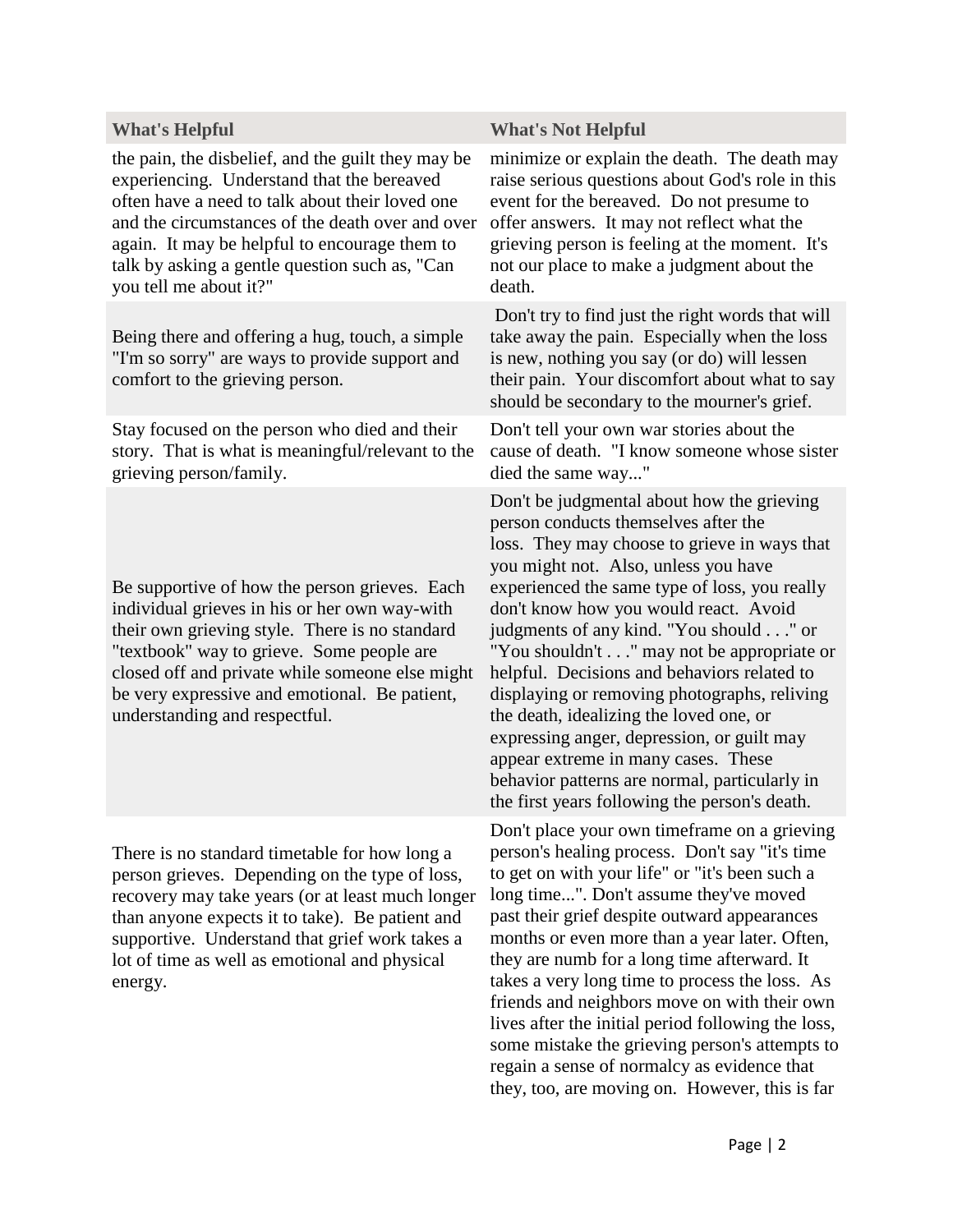| <b>What's Helpful</b>                                                                                                                                                                                                                                                                                                                                                                                                                                                         | <b>What's Not Helpful</b>                                                                                                                                                                                                                                                                                                                                                                                                                                                                                                                                                                                                        |
|-------------------------------------------------------------------------------------------------------------------------------------------------------------------------------------------------------------------------------------------------------------------------------------------------------------------------------------------------------------------------------------------------------------------------------------------------------------------------------|----------------------------------------------------------------------------------------------------------------------------------------------------------------------------------------------------------------------------------------------------------------------------------------------------------------------------------------------------------------------------------------------------------------------------------------------------------------------------------------------------------------------------------------------------------------------------------------------------------------------------------|
|                                                                                                                                                                                                                                                                                                                                                                                                                                                                               | from true. They have to, over time, create a<br>"new normal" and depending on the type of<br>loss (e.g. a child, sibling), the timeframe for<br>healing usually takes years, not months.<br>Remember: The entire first year is a year of<br>"firsts" - first birthday, death anniversary,<br>holidays - without their loved one.                                                                                                                                                                                                                                                                                                 |
| Do make a point of using the deceased's name<br>rather than avoiding it. To not mention their<br>name is one of the most painful things to a<br>grieving person. There is almost never an<br>inappropriate time to mention their loved one's<br>name.                                                                                                                                                                                                                         | Don't think that if you mention the name of<br>their loved one that you will remind the<br>grieving person of their loss/pain. They are<br>thinking about them constantly anyhow.                                                                                                                                                                                                                                                                                                                                                                                                                                                |
| Rely on a close family friend in the first few<br>weeks to let you know how the grieving<br>person/family is doing. They are frequently<br>overwhelmed with messages and can't<br>personally get back to many callers at this time.                                                                                                                                                                                                                                           | Don't leave messages on the phone (or<br>in writing) that ask the grieving person to get<br>back to you. They can't -they're overwhelmed<br>with those requests from others and from the<br>entire grieving process!                                                                                                                                                                                                                                                                                                                                                                                                             |
| Plan to do favors like grocery shopping,<br>laundry, errands, dropping off a meal --without<br>being asked. Try to be aware of what needs to<br>be done and offer specific tasks.                                                                                                                                                                                                                                                                                             | Don't tell them to call you if they need<br>anything because they probably never will.                                                                                                                                                                                                                                                                                                                                                                                                                                                                                                                                           |
| Do overcome your own discomfort of the<br>situation in order to reach out to the grieving<br>person/family, even if you have neglected to do<br>so for weeks or even months. It's never too late<br>to reach out to someone who is grieving. Once<br>you "break the ice" it will be much easier to<br>make contact the next time. Emails, cards,<br>letters, phone messages, charitable donations are<br>appropriate ways to let the person know you are<br>thinking of them. | Don't avoid the grieving person because you<br>don't know what to say or because you feel<br>uncomfortable or inadequate. Individuals and<br>families are more likely to reach a healthy,<br>positive resolution of their grief if they receive<br>continuing support and understanding. By<br>offering support, you will ensure that your<br>personal relationship with the grieving<br>individual will not be compromised or<br>severed. Also, don't assume that they are<br>being taken care of by others and you will just<br>be in the way or imposing. Usually, after a<br>number of months pass, the support<br>dwindles. |
| Share a loving memory of the deceased<br>person. It can even be funny. "I remember<br>when he" or "She had a great talent<br>for". Also, if you have photos, videos of their<br>loved one, make copies and send it to them.                                                                                                                                                                                                                                                   | Don't avoid sharing stories/anecdotes because<br>you think it will make the grieving person sad.<br>Don't be afraid of laughter when sharing an<br>anecdote about the deceased person. It<br>actually can be a helpful healing tool.                                                                                                                                                                                                                                                                                                                                                                                             |
| At an appropriate time, encourage the grieving<br>person to participate in an activity with you. It                                                                                                                                                                                                                                                                                                                                                                           | Don't stop attempting to reach out to the<br>grieving person to do something together even                                                                                                                                                                                                                                                                                                                                                                                                                                                                                                                                       |